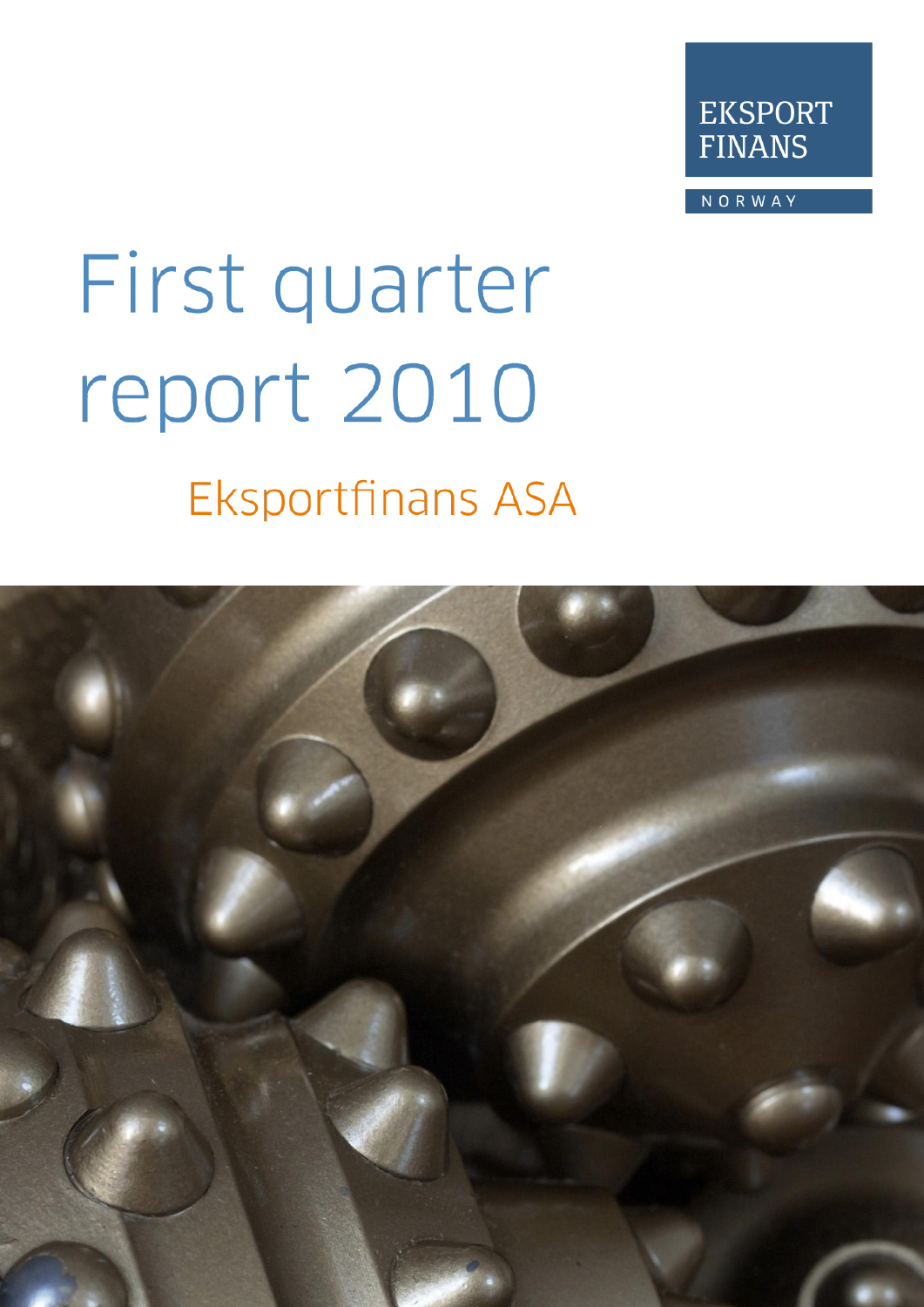| <b>Comment from the President and CEO</b> | 3            |
|-------------------------------------------|--------------|
| <b>Financial highlights</b>               | 4            |
| <b>Highlights</b>                         | 5            |
| <b>Export lending</b>                     | 5            |
| <b>Local government lending</b>           | 6            |
| <b>Funding</b>                            | 6            |
| <b>Results</b>                            | 6            |
| <b>Balance sheet</b>                      | 7            |
| <b>Statement of comprehensive income</b>  | $\mathbf{9}$ |
| <b>Balance sheet</b>                      | 10           |
| <b>Statement of changes in equity</b>     | 11           |
| <b>Cash flow statement</b>                | 12           |
| Notes to the accounts                     | 13           |
|                                           |              |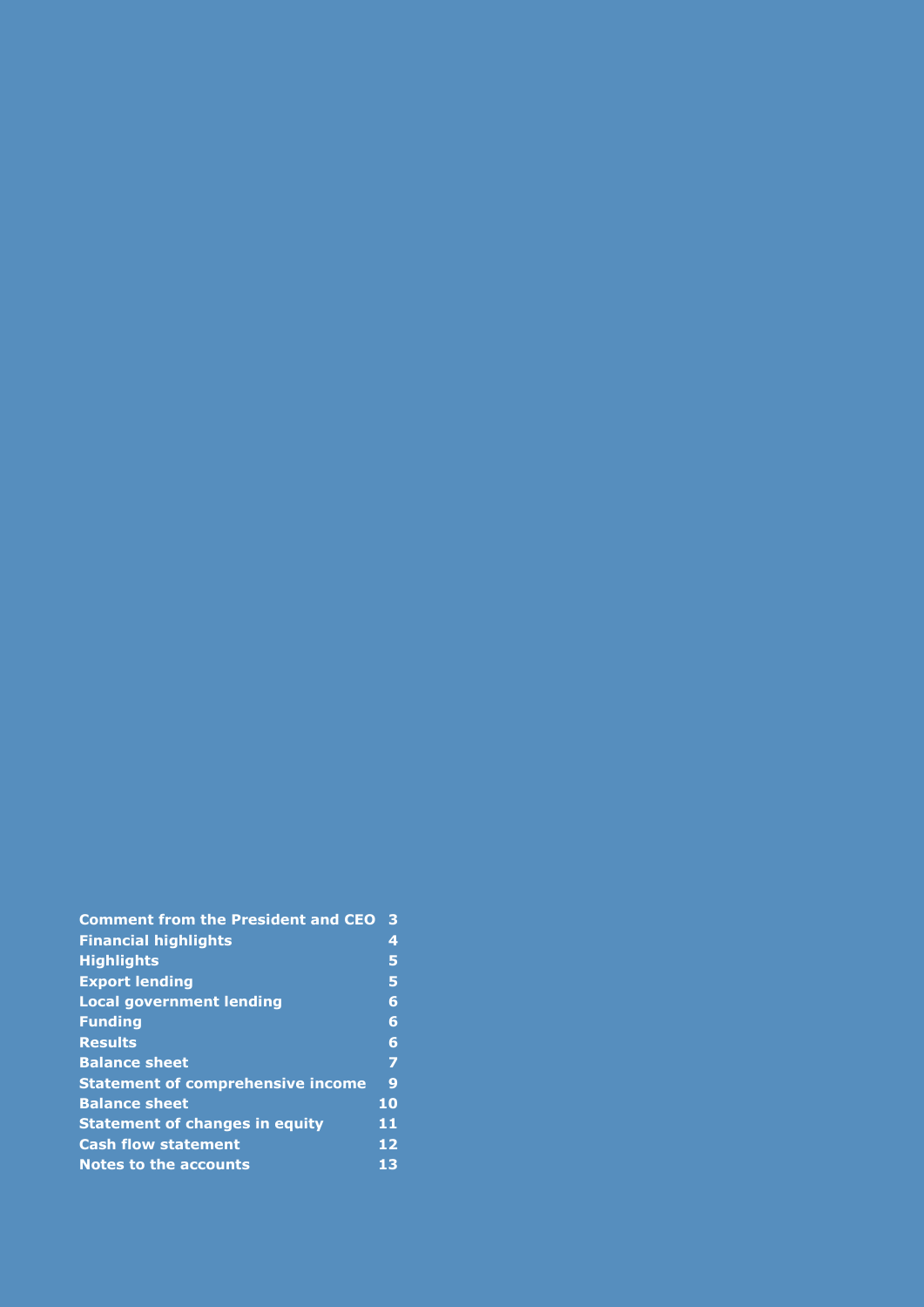

President and CEO Gisèle Marchand (photo: Sverre Chr. Jarlid)

#### Underlying business operations remain strong

Entering into 2010, there are still uncertainties in both the Norwegian and international economies. Signs of normalization in the international financial markets appeared in the last half-year of 2009, and were confirmed during the first quarter of 2010 as international credit spreads continued to decline.

Eksportfinans experienced a strong demand globally for its debt in the first quarter of 2010. The company continues to play an active role, and successfully launched a 3-year USD 1 billion global benchmark transaction on March 23. The transaction obtained extensive investor diversification, geographically as well as by investor type.

Eksportfinans" underlying business operations showed continued strong performance in the first quarter of 2010, and net interest income

was NOK 350 million for the three months ended March 31, 2010. However, the total comprehensive income according to IFRS was negative for the equivalent period, at negative NOK 194 million. This negative result was due to the reversal of previously recognized unrealized gains on Eksportfinans debt. These unrealized losses do not in any material aspect affect the company's core capital. This is explained in more detail on page 5.

## A solid position within export lending

We are pleased to announce that Eksportfinans recently was awarded two "Deal of the Year 2009" prizes. Both awards were given for large projects within the category of export credits. The "Deal of the Year" awards were given by Marine Money and the Trade Finance Magazine. This is an important indication of Eksportfinans" being an attractive financial business partner for the industry and co-operating financial institutions.

Eksportfinans" order book for 2010 is solid, and the volumes of export-related loans remain relatively high. This is a result of contracts established prior to the economic downturn. Prospects for new export lending from 2011 are more uncertain. The maritime industry in Norway is still experiencing uncertainty with regards to future activity levels, and the need to reposition for the future seems apparent.

Eksportfinans is exploring the sectors of renewable energy, environment and infrastructure, and a new business area is now being established. Ivar Slengesol has been appointed as new EVP Director of Business Development and will lead the efforts related to these sectors. He comes from the position as CEO of the offshore and wind company Ocean Wind, and has a diversified and relevant background. This strengthens our confidence in Eksportfinans being a solid business partner for our customers in a challenging market place also in the years to come.

Gisèle Marchand President and CEO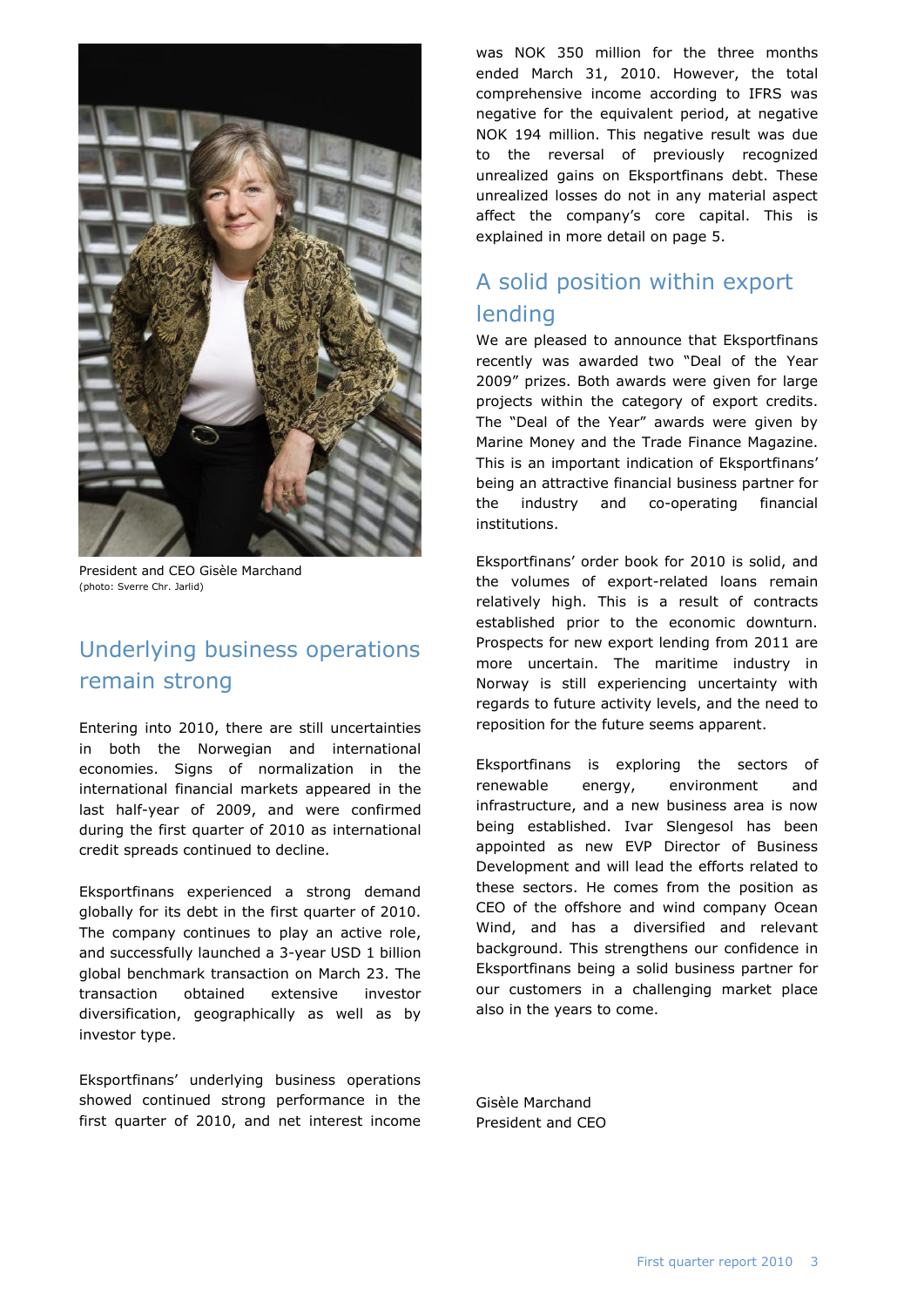## Financial highlights

All figures are for Eksportfinans ASA only, and do not include its former subsidiary, Kommunekreditt Norge AS, which had, prior to its sale in the second quarter of 2009, been consolidated in the financial statements of the Eksportfinans Group. The financial ratios for the corresponding period of the first quarter 2009 have not previously been publicly presented, as such figures were presented for the consolidated Eksportfinans Group.

Figures for interim periods are unaudited.

|                                                         | First quarter |         |
|---------------------------------------------------------|---------------|---------|
| (NOK million)                                           | 2010          | 2009    |
|                                                         |               |         |
| Net interest income                                     | 350           | 353     |
| Profit/(loss) for the period from continuing operations | (194)         | 2,022   |
| Total comprehensive income for the period               | (194)         | 2,022   |
| Return on equity $1^*$                                  | $(14.6\% )$   | 102.6 % |
| $2^*)$<br>Net return on average assets and liabilities  | 0.61%         | 0.56%   |
| 3*)<br>Net operating expenses/average assets            | $0.08 \%$     | 0.07%   |
|                                                         |               |         |
| Total assets                                            | 233,364       | 270,213 |
| Loans outstanding $4)$                                  | 120,487       | 131,069 |
| New loans disbursed                                     | 3,717         | 8,528   |
| New bond debt issued                                    | 25,996        | 16,531  |
| 5)<br>Public sector borrowers/guarantors                | 27.0%         | 16.3 %  |
| Capital adequacy                                        | 13.2%         | 11.1 %  |
|                                                         |               |         |
| Exchange rate NOK/USD <sup>6)</sup>                     | 5.9826        | 6.6802  |
|                                                         |               |         |

\*) Quarterly figures are annualized.

#### **Definitions**

- 1. Return on equity: Total comprehensive income for the period/average equity (average of opening and closing balance) adjusted for proposed not distributed dividends.
- 2. Net return on average assets and liabilities: The difference between net interest income/average interest generating assets and net interest expense/average interest bearing liabilities (average of daily calculations for the period).
- 3. Net operating expenses/average assets: Net operating expenses (administrative and operating expenses + depreciation - other income)/average assets (average of opening and closing balance).
- 4. Total loans outstanding: Consists of loans and receivables due from customers and part of loans and receivables due from credit institutions in the balance sheet. Accrued interest and unrealized gains/(losses) are not included, see note 4, 5 and 6 to the accompanying financial statements.
- 5. The ratio of public sector loans (municipalities, counties and Norwegian and foreign central government, including the Norwegian Guarantee Institute for Export Credits (GIEK) as borrowers or guarantors) to total lending.
- 6. Exchange rate at balance sheet date.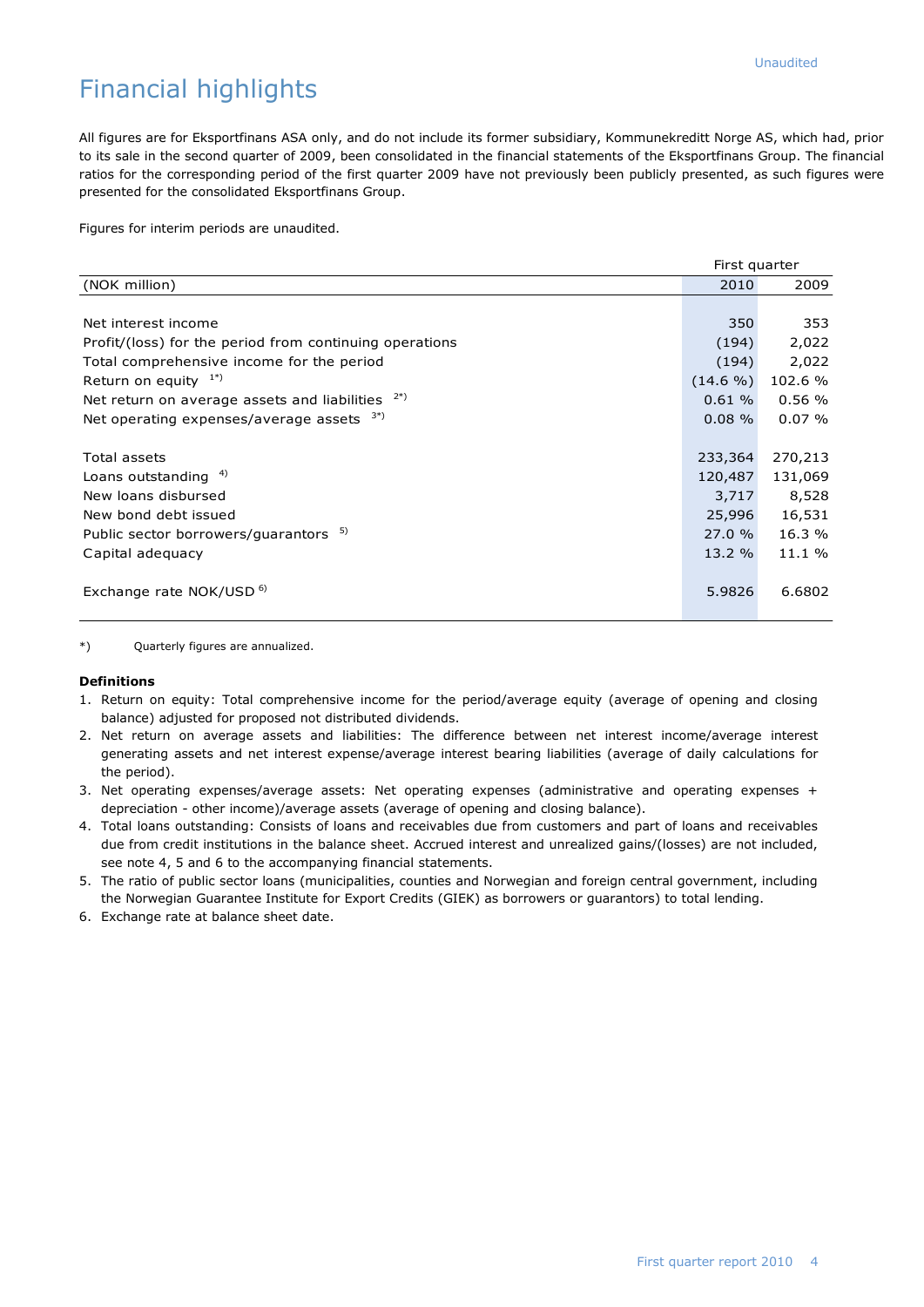# **Highlights**

#### **First quarter 2010**

The underlying business operations showed continued good performance in the first quarter of 2010. Net interest income was NOK 350 million, compared to NOK 353 million for the first quarter of 2009.

International credit spreads continued to decline during the first quarter of 2010. This, in turn, led to a reversal of the net gains in the fair value of Eksportfinans own debt which were booked in 2008 and in the first quarter of 2009. While Eksportfinans booked unrealized gains of NOK 2.7 billion on its own debt, net of derivatives, for the first quarter 2009, the corresponding figure for the equivalent period in 2010 was an unrealized loss of NOK 581 million. This unrealized loss does not in any material way affect the core capital of the company. The unrealized gain on Eksportfinans' own debt, net of derivatives, accumulated in the balance sheet, was NOK 1.2 billion at March 31, 2010. These remaining unrealized gains on own debt will continue to be reversed as unrealized losses in future periods.

Due to the unrealized losses on own debt, Eksportfinans experienced a negative comprehensive income in the first quarter 2010 of NOK 194 million, compared to positive NOK 2,022 million in the corresponding period of 2009.

Net profit excluding unrealized gains and losses (as explained under the section "Results") was NOK 226 million in the first quarter of 2010, compared to NOK 218 million in the corresponding period in 2009.

The core capital adequacy ratio at March 31, 2010 was 9.5 percent, compared with 7.8 percent at the end of first quarter 2009.

In the first three months of 2010, Eksportfinans was active in the private placement markets. In addition the company was also able to issue its first USD benchmark of the year.

Total assets amounted to NOK 233.4 billion at March 31, 2010, compared to NOK 270.2 billion at March 31, 2009. This reduction was mainly due to the reduction of the municipality lending portfolio, the reduction of the liquidity portfolio and changes in foreign exchange rates.

In the first quarter of 2010 Eksportfinans was awarded with two "Deal of the Year" prizes for the year of 2009. In the category of export credits, The Trade Finance Magazine awarded Eksportfinans the Deal of the Year for the financing of Norb VIII & IX, two drilling ships equipped to operate in water depths of up to 10,000 feet, for [Odebrecht](http://sc360web/growbusiness/locator.aspx?name=Common.Search.Global.InputView&word=%25odebrecht%20%20odebrecht) [Óleo](http://sc360web/growbusiness/locator.aspx?name=Common.Search.Global.InputView&word=%25odebrecht%20%20óleo) [e](http://sc360web/growbusiness/locator.aspx?name=Common.Search.Global.InputView&word=%25odebrecht%20%20e) [Gás](http://sc360web/growbusiness/locator.aspx?name=Common.Search.Global.InputView&word=%25odebrecht%20%20gás) [Ltda](http://sc360web/growbusiness/locator.aspx?name=Common.Search.Global.InputView&word=%25odebrecht%20%20ltda) in Brasil. In the same category, Marine Money awarded Eksportfinans the Deal of the Year for the financing of the Norwegian drilling company Seadrill Limited. For both transactions, Eksportfinans received the awards together with co-operating banks and the Norwegian Guarantee Institute for Export Credits (GIEK).

In March 2010, the Board agreed on a new Social Responsibility Policy for Eksportfinans. The institution has a proactive attitude to social responsibility in managing the company and in all of its business activities. For more information, see www.eksportfinans.no.

## Export lending

New disbursements were NOK 3.7 billion in the first quarter of 2010, compared to NOK 8.5 billion for the corresponding period in 2009. The volume of outstanding export loans was NOK 84.0 billion at March 31, 2010 compared to NOK 79.3 billion at March 31, 2009.

The volume of new loan disbursements was mainly related to contract financing such as shipbuilding, ship equipment and offshore oil and gas projects, and primarily a result of contracts entered into in 2008 and 2009.

New disbursements under the governmentsupported export financing scheme was NOK 1 billion at March 31, 2010, compared to NOK 5.7 billion in the corresponding period in 2009.

The lower level of new disbursements in the first quarter of 2010, compared to the first quarter of 2009, was due to a few large contracts leading to high disbursements in the first three months of 2009.

The volume of Eksportfinans" order book for export-related loans is still solid. The probability adjusted order book was approximately NOK 37 billion at March 31, 2010. Approximately NOK 33 billion of this was contract financing. By comparison, the order book was NOK 38 billion at the end of the first quarter of 2009, which was all contract financing.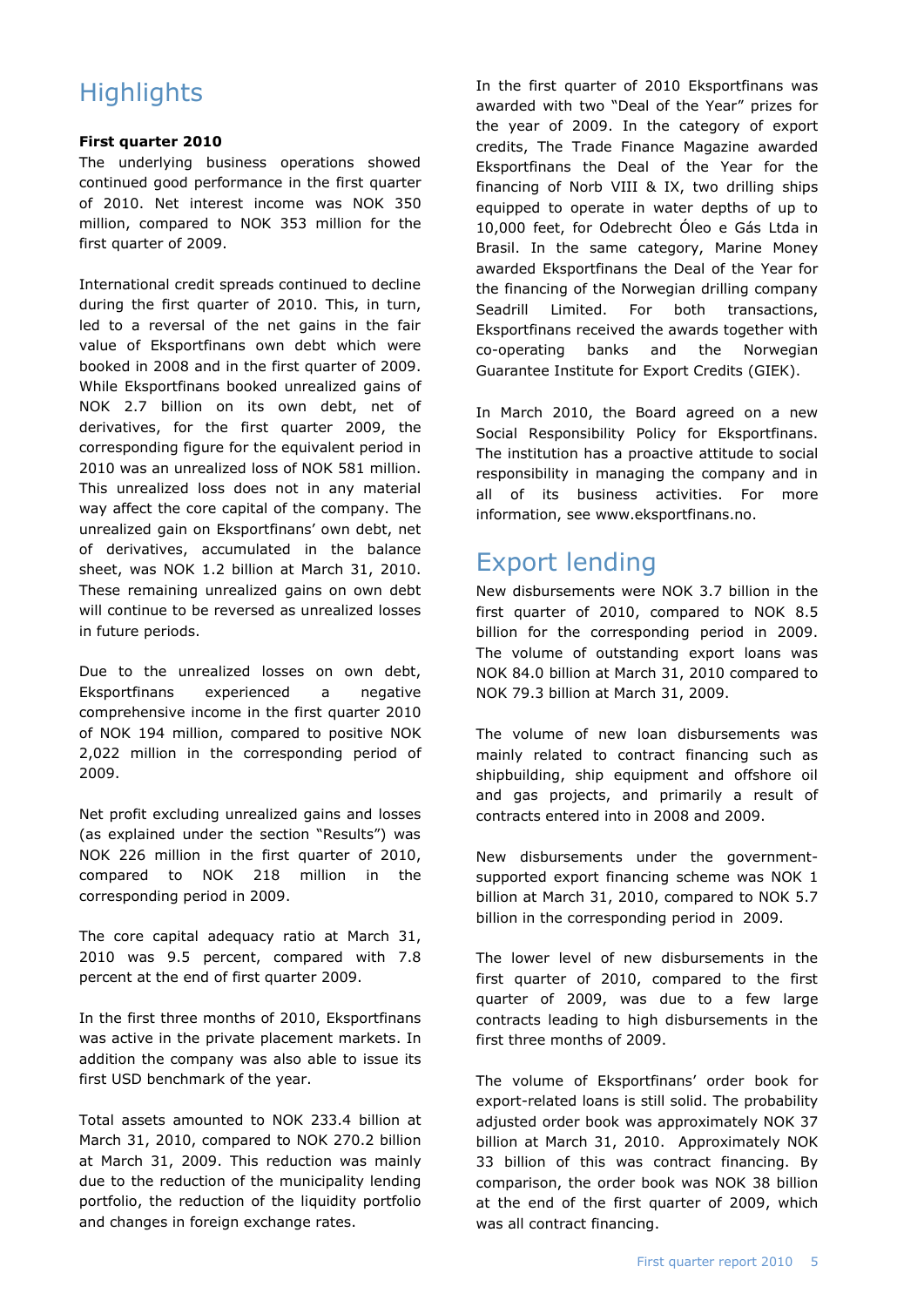During the first quarter 2010, Eksportfinans received a large number of new loan applications for contract financing from Norway"s maritime export industries. However, this sector is experiencing a down-turn in demand and substantial international competition. Therefore, the percentage of prospective export contracts actually materializing is decreasing. Given the current market situation, the coming years will be crucial, and the maritime industries will have to adjust and expand into other segments of the shipping industry or other new market segments.

In its annual letter to Eksportfinans regarding the management of the government supported export financing scheme for 2010, the Ministry of Trade and Industry has requested Eksportfinans to be aware of innovative projects and to support the Norwegian export industry in renewable energy projects specifically.

## Local government lending

After the sale of Kommunekreditt Norge AS, Eksportfinans has provided financing to KLP Kreditt AS (formerly Kommunekreditt Norge AS) through a loan of NOK 34.4 billion with security in the underlying lending portfolio. This financing is contractually set to be repaid in eight equal, quarterly amounts. The first installment was paid in December 2009, and the last installment is scheduled for payment in September 2011. Eksportfinans' total involvement in local government lending (both direct lending to municipalities and the credit provided to KLP) totaled NOK 36.5 billion at March 31, 2010, compared to NOK 51.7 billion at March 31, 2009.

# Funding

The first quarter of 2010 saw strong demand for Eksportfinans" debt globally. The institution was particularly active in the private placement market in Japan and in the public debt market in the USA. In addition, Eksportfinans returned to the USD benchmark market with a 3 year USD 1 billion bond issue on March 23. The transaction was sold to investors globally, with a geographic distribution of US 59 percent, Asia and Middle East 20 percent and Europe 21 percent.

Total new funding in the first quarter of 2010 amounted to NOK 26.0 billion through 197 individual trades, compared with NOK 16.5 billion and 189 trades in same period in 2009.

On November 26, 2008, Eksportfinans entered into an agreement with the Norwegian Government. The agreement gives Eksportfinans the opportunity to obtain funding from the Government up to the end of 2010 for financing of export projects that qualify under the OECD Consensus Agreement for export financing. The Company has been able to obtain competitive funding in the market, and therefore the facility has not been utilized.

#### Results

#### **Net interest income**

Net interest income was NOK 350 million in the first quarter of 2010. This was NOK 3 million lower than the corresponding period in 2009. The small decrease was mainly due to lower volume of municipality lending and liquidity placements.

The net return on average assets and liabilities (see financial highlights on page 4) was 0.61 percent in the first quarter of 2010, compared to 0.56 percent in the corresponding period of 2009.

#### **Net other operating income**

There is still some volatility in the international capital markets that continues to cause fluctuations in the fair value measurements of financial instruments. After the implementation of a Portfolio Hedge Agreement with Eksportfinans shareholders on February 29, 2008, the fluctuations in the fair value of bond investments hedged by this agreement have been neutralized. Fluctuations in fair values in the accounts after that date have to a large extent been caused by changes in fair value on Eksportfinans" own debt and on loans. In the first quarter of 2010, unrealized gains on Eksportfinans" own debt amounted to NOK 403 million (net of derivatives, this amount is an unrealized loss of NOK 581 million). See note 2 to the accompanying financial statements. Accumulated in the balance sheet, the unrealized gain on Eksportfinans" own debt, net of derivatives, is NOK 1.2 billion as of March 31, 2010. These unrealized gains on own debt will continue to be reversed as unrealized losses in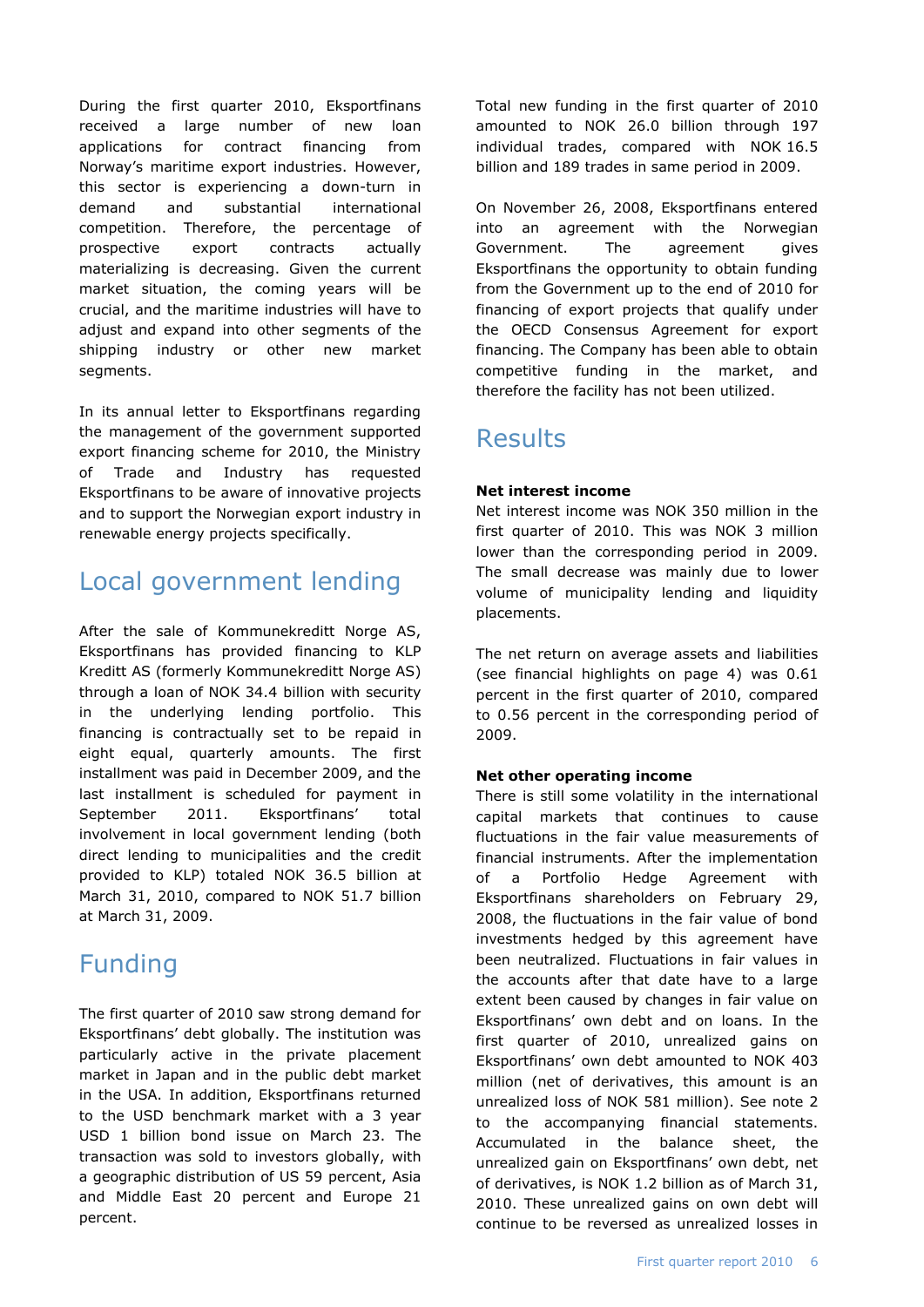future periods. The capital adequacy will not be affected by this effect in any material way.

In the first quarter of 2010, net other operating income was negative NOK 570 million compared to positive NOK 2,507 million in the first quarter of 2009.

In addition to net losses on Eksportfinans' own debt, net other operating income included an unrealized loss on loans of NOK 17 million, an unrealized gain on bonds under the Portfolio Hedge Agreement of NOK 175 million and an unrealized loss of NOK 161 million on the Portfolio Hedge Agreement itself. See note 2 to the accompanying financial statements for the breakdown of this line item.

#### **Total operating expenses**

Total operating expenses amounted to NOK 50 million for the first quarter of 2010, a decrease of NOK 2 million from the end of the first quarter in 2009. The key ratio Net operating expenses in relation to average assets was 0.08 percent for the first quarter of 2010, up from 0.07 percent for the same period in 2009.

#### **Profit/(loss) for the period**

Total comprehensive income for the first quarter of 2010 was negative NOK 194 million, compared to positive NOK 2,022 million for the same period in 2009. This negative result was mainly due to the reversal of previously recognized unrealized gains on Eksportfinans debt.

Return on equity was negative 14.6 percent for the first quarter of 2010, compared to positive 102.6 percent for the same period in 2009.

Loss from continuing operations was NOK 194 million for the period ending March 31, 2010, compared to NOK 2,022 million profit for the same period in 2009.

The non-IFRS measure of profit from continuing operations excluding unrealized gains and losses on financial instruments, and the corresponding return on equity, is shown in the table below. These calculations may be of interest to investors because they assess the performance of the underlying business operations without the volatility caused by fair value fluctuations, including specifically the reversal of previously recognized unrealized gains on Eksportfinans own debt.

Profit from continuing operations excluding unrealized gains and losses amounted to NOK 226 million for the first quarter of 2010. This was an increase of NOK 8 million compared to the same period of 2009.

|                                            | First quarter |         |
|--------------------------------------------|---------------|---------|
| (NOK million)                              | 2010          | 2009    |
|                                            |               |         |
| Comprehensive                              |               |         |
| income for the period                      |               |         |
| in accordance with IFRS                    | (194)         | 2,022   |
|                                            |               |         |
| Net unrealized losses/(gains)              | 583           | (2,505) |
| Unrealized                                 |               |         |
| gains/(losses)                             |               |         |
| related to the                             |               |         |
| Icelandic bank exposure                    |               |         |
| included above 1)                          | 0             |         |
|                                            |               | (1)     |
| Tax-effect <sup>2)</sup>                   | (163)         | 702     |
|                                            |               |         |
| Non-IFRS profit                            |               |         |
| for the period from                        |               |         |
| continuing operations                      |               |         |
| excluding unrealized gains/(losses) on     |               |         |
| financial instruments                      |               |         |
| at fair value                              | 226           | 218     |
|                                            |               |         |
| Return on equity                           |               |         |
| based on profit                            |               |         |
| for the period from                        |               |         |
| continuing operations excluding unrealized |               |         |
| gains/(losses) on                          |               |         |
| financial instruments                      |               |         |
| at fair value                              | 18.9 %        | 20.5 %  |
|                                            |               |         |

1) Reversal of previously recognized loss (at exchange rates applicable at March 31, 2010)

2) 28 percent of the unrealized items above

## Balance sheet

Total assets amounted to NOK 233.4 billion at March 31, 2010, compared to NOK 270.2 billion at March 31, 2009 and 225.3 billion at year end 2009. The decrease in total assets compared to March 31, 2009 was mainly caused by the lower involvement in municipal lending, and the reduction of the liquidity portfolio combined with foreign exchange rate effects.

The portfolio of bonds covered by the Portfolio Hedge Agreement with the shareholders amounted to NOK 48.3 billion at March 31, 2010, compared to NOK 66.7 billion at March 31, 2009 and NOK 52.2 billion at year end 2009. The total amount of securities invested in commercial paper and bonds amounted to NOK 73.8 billion at March 31, 2010. The corresponding volume at the end of the first quarter 2009 was NOK 93.0 billion and NOK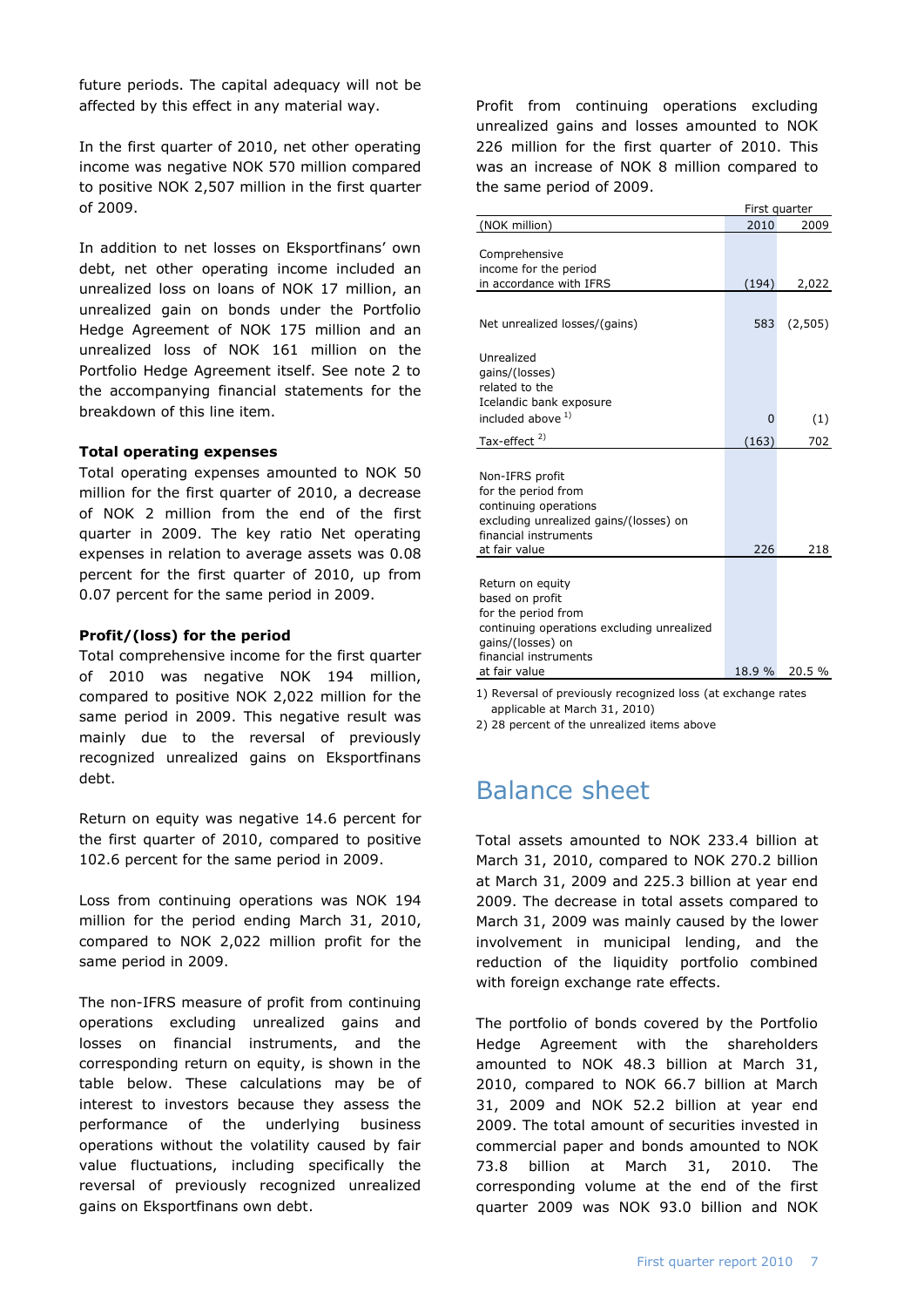Debts incurred by issuing commercial paper and bonds came to NOK 206.0 billion at March 31, 2010. The corresponding figure at March 31, 2009 was NOK 233.0 billion and NOK 197.6 billion at December 31, 2009.

The capital adequacy ratio was 13.2 percent at March 31, 2010, compared to 11.1 percent at March 31, 2009 and 13.3 percent at December 31, 2009. The core capital adequacy ratio was 9.5 percent at March 31, 2010, compared to 7.8 percent at March 31, 2009 and 9.7 percent at December 31, 2009. The increase since the corresponding period in 2009 was mainly due to increased core capital as a consequence of strong underlying results in 2009. In addition, the capital adequacy was influenced by the reduction in risk-weighted assets caused by the lower involvement in municipal lending and the reduction of the liquidity portfolio. From yearend of 2009, there has been a slight increase in

risk-weighted assets due to deposit placements of surplus liquidity from significant funding transactions late in the first quarter of 2010.

On March 2, 2010, the Board proposed a dividend of NOK 700 million related to the fiscal year 2009. As of March 31, 2010, the dividend was still included as part of equity according to IFRS. As of the same date (and as of December 31, 2009), the dividend was a deduction in the calculation of core capital according to Norwegian capital adequacy regulations (see note 4).

On April 8, 2010, the Annual General Meeting formally approved the Board"s proposed dividend, which was disbursed to Eksportfinans" owners in April.

Oslo, May 6, 2010 EKSPORTFINANS ASA The Board of Directors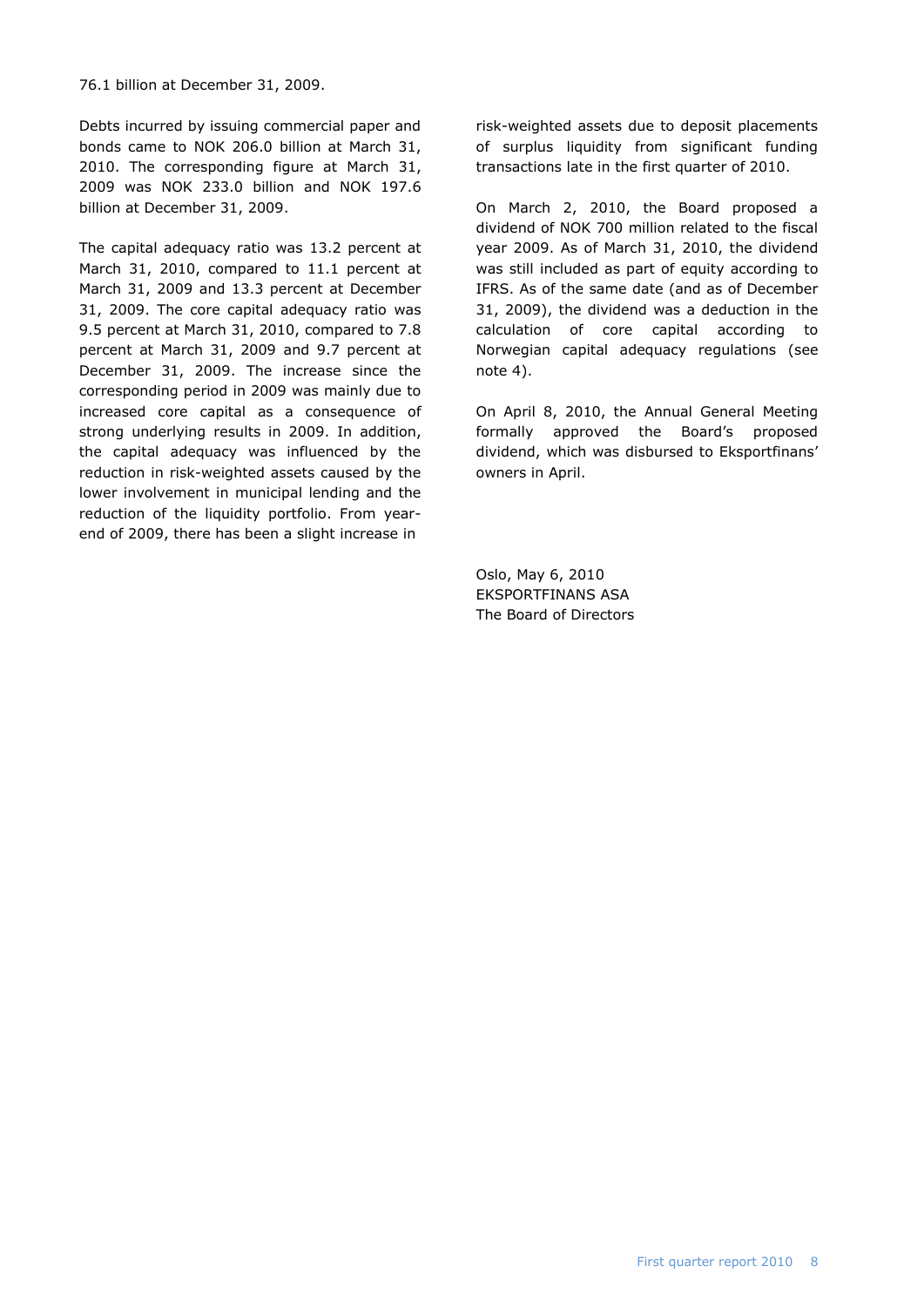# Statement of comprehensive income (Eksportfinans ASA)

Figures for interim periods are unaudited.

|                                                           |               | First quarter |      |  |
|-----------------------------------------------------------|---------------|---------------|------|--|
| (NOK million)                                             | 2010          | 2009          | Note |  |
| Interest and related income                               | 1,387         | 2,430         |      |  |
| Interest and related expenses                             | 1,037         | 2,077         |      |  |
| <b>Net interest income</b>                                | 350           | 353           |      |  |
|                                                           |               |               |      |  |
| Commissions and income related to banking services        | 1             | 0             |      |  |
| Commissions and expenses related to banking services      | $\mathcal{P}$ | 2             |      |  |
| Net gains/(losses) on financial instruments at fair value | (571)         | 2,505         | 2    |  |
| Other income                                              | 2             | 4             |      |  |
| Net other operating income                                | (570)         | 2,507         |      |  |
| <b>Total operating income</b>                             | (220)         | 2,860         |      |  |
| Salaries and other administrative expenses                | 40            | 43            |      |  |
| Depreciation                                              | 6             | 4             |      |  |
| Other expenses                                            | 4             | 5             |      |  |
| Impairment charges on loans at amortized cost             | 0             | 0             |      |  |
| <b>Total operating expenses</b>                           | 50            | 52            |      |  |
| Pre-tax operating profit/(loss)                           | (270)         | 2,808         |      |  |
|                                                           |               |               |      |  |
| Taxes                                                     | (76)          | 786           |      |  |
| Profit/(loss) for the period from continuing operations   | (194)         | 2,022         |      |  |
| Profit/(loss) for the period from discontinued operations | 0             | 0             |      |  |
| Other comprehensive income                                | $\Omega$      | 0             |      |  |
| <b>Total comprehensive income</b>                         | (194)         | 2,022         |      |  |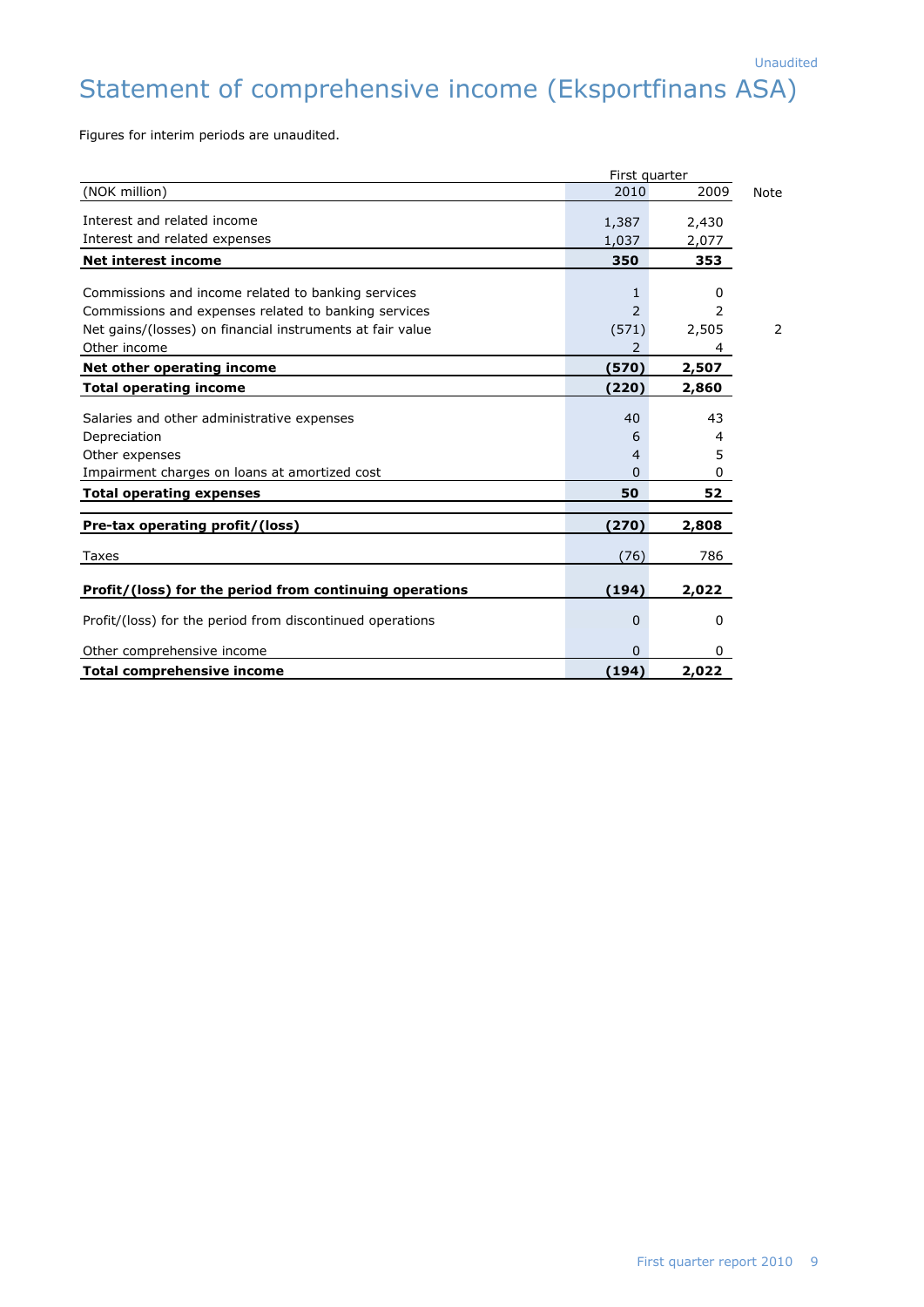# Balance sheet (Eksportfinans ASA)

Figures for interim periods are unaudited.

| (NOK million)                                      | 31.03.10 | 31.12.09 | 31.03.09 | Note    |
|----------------------------------------------------|----------|----------|----------|---------|
| Loans and receivables due from credit institutions | 71,193   | 64,126   | 83,894   | 4, 6, 7 |
| Loans and receivables due from customers           | 69,554   | 66,677   | 57,786   | 5, 6, 7 |
| Securities                                         | 73,808   | 76,090   | 92,960   | 8       |
| Financial derivatives                              | 15,830   | 14,344   | 19,341   |         |
| Non-current assets held for sale                   | 0        | 0        | 518      |         |
| Deferred tax asset                                 | 6        | 0        | $\Omega$ |         |
| Intangible assets                                  | 24       | 26       | 28       |         |
| Fixed assets and investment property               | 205      | 208      | 214      | 9       |
| Other assets                                       | 2,744    | 3,783    | 15,472   | 10      |
| <b>Total assets</b>                                | 233,364  | 225,254  | 270,213  |         |
|                                                    |          |          |          |         |
| Deposits by credit institutions                    | 43       | 38       | 47       |         |
| Borrowings through the issue of securities         | 206,020  | 197,634  | 233,013  | 11      |
| <b>Financial derivatives</b>                       | 14,271   | 14,810   | 22,142   |         |
| Taxes payable                                      | 124      | 73       | 254      |         |
| Deferred tax liabilities                           | $\Omega$ | 157      | 1,646    |         |
| Other liabilities                                  | 5,640    | 5,124    | 2,161    | 12      |
| Accrued expenses and provisions                    | 93       | 89       | 82       |         |
| Subordinated debt                                  | 1,546    | 1,502    | 1,639    |         |
| Capital contribution securities                    | 414      | 419      | 337      |         |
| <b>Total liabilities</b>                           | 228,151  | 219,846  | 261,321  |         |
|                                                    |          |          |          |         |
| Share capital                                      | 2,771    | 2,771    | 2,771    |         |
| Share premium reserve                              | 177      | 177      | 177      |         |
| Reserve for unrealized gains                       | 403      | 403      | 3,104    |         |
| Other equity                                       | 2,057    | 2,057    | 818      |         |
| Comprehensive income for the period                | (194)    | 0        | 2,022    |         |
| <b>Total shareholders' equity</b>                  | 5,213    | 5,408    | 8,892    |         |
| <b>Total liabilities and shareholders' equity</b>  | 233,364  | 225,254  | 270,213  |         |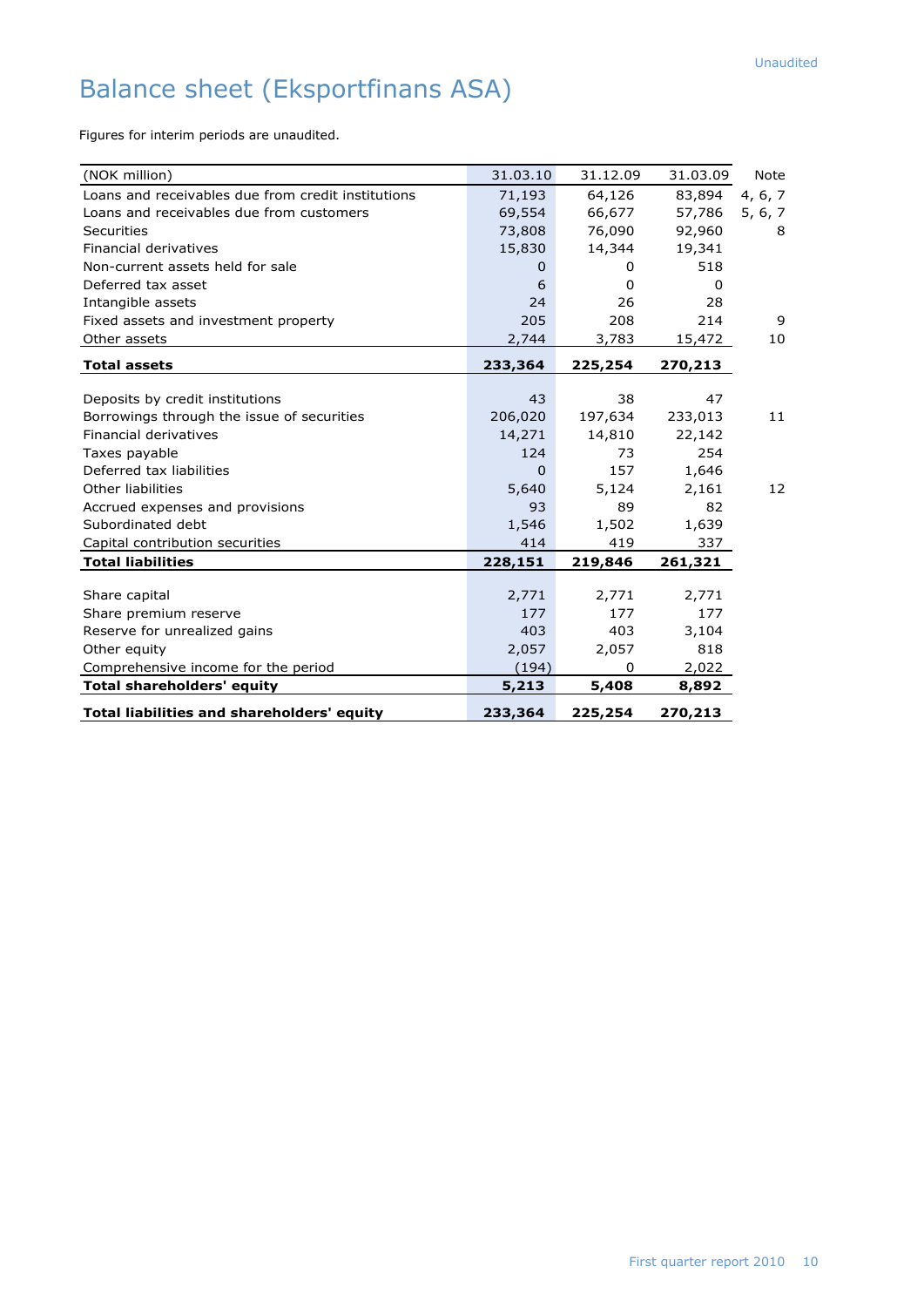# Statement of changes in equity (Eksportfinans ASA)

Figures for interim periods are unaudited.

| (NOK million)                                                            | Share<br>capital $^{1)}$ | Share<br>premium<br>reserve <sup>1)</sup> | Reserve<br>unrealized<br>gains $1, 2$ | Other<br>equity $2$ | Total<br>equity |
|--------------------------------------------------------------------------|--------------------------|-------------------------------------------|---------------------------------------|---------------------|-----------------|
| Equity as at January 1, 2009                                             | 2,771                    | 177                                       | 3,104                                 | 818                 | 6,870           |
| Total comprehensive<br>income for the period<br>Equity as March 31, 2009 | 0<br>2,771               | 0<br>177                                  | 0<br>3,104                            | 2,022<br>2,840      | 2,022<br>8,892  |
| Equity as at January 1, 2010                                             | 2,771                    | 177                                       | 403                                   | 2,057               | 5,408           |
| Total comprehensive<br>income for the period<br>Equity as March 31, 2010 | $\Omega$<br>2,771        | $\Omega$<br>177                           | 337)<br>66                            | 143<br>2,199        | (194)<br>5,213  |

1) Restricted equity.

2) For 2009, there is no preliminary interim allocation of comprehensive income between the reserve for unrealized gains and other equity. The calculation was only performed at year-end (as of December 31, 2009).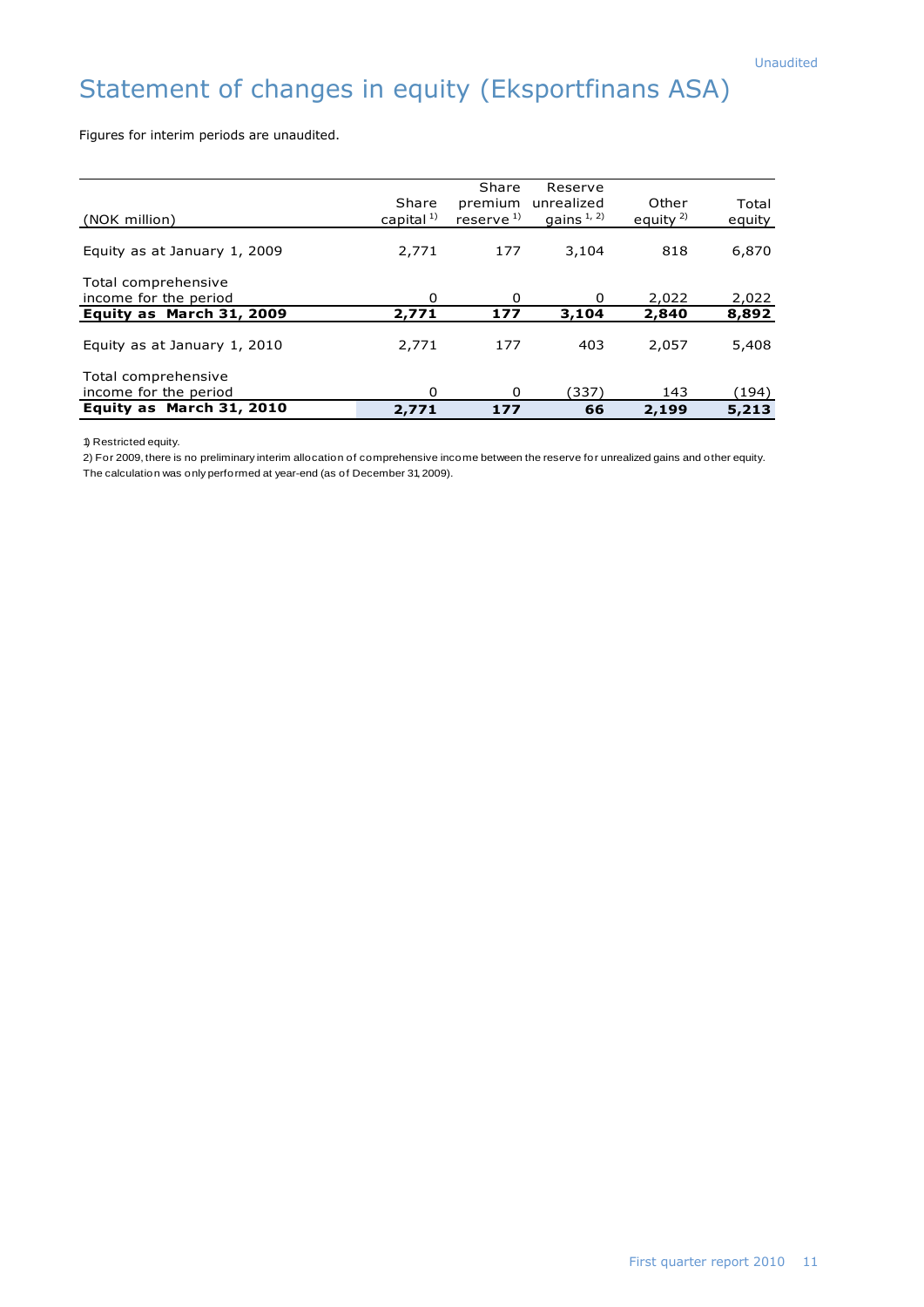# Cash flow statement (Eksportfinans ASA)

Figures for interim periods are unaudited.

|                                                                     | First quarter  |           |
|---------------------------------------------------------------------|----------------|-----------|
| (NOK million)                                                       | 2010           | 2009      |
| Pre-tax operating profit/(loss)                                     |                |           |
| from continuing operations                                          | (270)          | 2,808     |
| Provided by operating activities:                                   |                |           |
| Accrual of contribution from the Norwegian government               | (497)          | (404)     |
| Unrealized losses (reversal of unrealized losses)                   |                |           |
| on financial instruments at fair value through profit or loss       | 583            | (2, 505)  |
| Depreciation                                                        | 6              | 4         |
| Disbursement of loans                                               | (3,717)        | (8, 528)  |
| Principal collected on loans                                        | 5,762          | 14,475    |
| Purchase of financial investments (trading)                         | (7, 867)       | (18, 842) |
| Proceeds from sale or redemption of financial investments (trading) | 6,598          | 24,488    |
| Contribution paid by the Norwegian government                       | 332            | 152       |
| Taxes paid                                                          | (37)           | (47)      |
| Changes in:                                                         |                |           |
| Accrued interest receivable                                         | (2,871)        | (977)     |
| Other receivables                                                   | 1,250          | (3, 576)  |
| Accrued expenses and other liabilities                              | 3,162          | (4,699)   |
| Net cash flow from operating activities                             | 2,434          | 2,349     |
| Purchase of financial investments                                   | 0              | 0         |
| Proceeds from sale or redemption of financial investments           | 3,653          | 245       |
| Net cashflow from financial derivatives                             | 3,144          | 1,511     |
| Purchases of fixed assets                                           | (1)            | (2)       |
| Net proceeds from sales of fixed assets                             | $\overline{0}$ | 0         |
| Net cash flow from investing activities                             | 6,796          | 1,754     |
| Change in debt to credit institutions                               | 3              | (264)     |
| Proceeds from issuance of commercial paper debt                     | 72,405         | 41,622    |
| Repayments of commercial paper debt                                 | (82, 466)      | (38, 607) |
| Proceeds from issuance of bond debt                                 | 25,996         | 16,531    |
| Principal payments on bond debt                                     | (13, 379)      | (20, 628) |
| Issuance of new share capital                                       | $\Omega$       | $\Omega$  |
| Net cash flow from financing activities                             | 2,559          | (1, 346)  |
| Net change in cash and cash equivalents <sup>1)</sup>               | 11,789         | 2,757     |
| Cash and cash equivalents <sup>3)</sup> at beginning of period      | 4,523          | 6,667     |
| Effect of exchange rates on cash and cash equivalents               | 88             | (247)     |
| Cash and cash equivalents $1$ at end of period                      | 16,400         | 9,177     |

1) Cash equivalents are defined as bank deposits with maturity less than 3 months.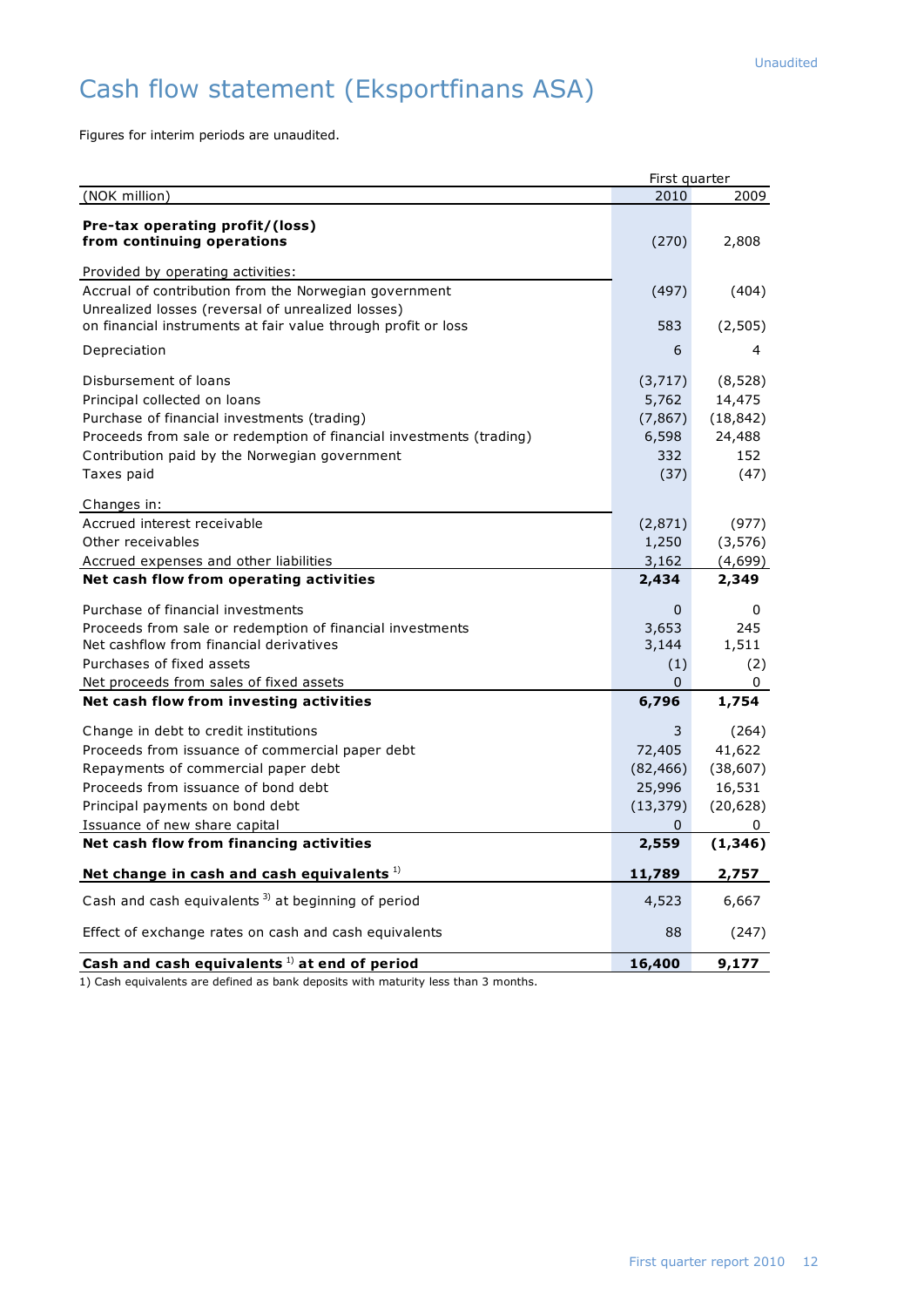## Notes to the accounts

## 1. Accounting principles

Eksportfinans" first quarter condensed interim financial statements have been presented in accordance with International Financial Reporting Standards – (**IFRS**), in line with both IFRS as adopted by the European Union (**EU**) and IFRS as issued by the International Accounting Standards Board (**IASB**). The condensed interim financial statements have been prepared in accordance with IAS 34, Interim Financial Reporting.

The accounting policies and methods of computation applied in the preparation of these condensed interim financial statements are the same as in Eksportfinans" annual financial statements of 2009, as approved for issue by the Board of Directors on March 2, 2010. These policies have been consistently applied to all the periods presented.

Figures for interim periods are unaudited.

#### 2. Net gains/(losses) on financial instruments at fair value

|                                                                     | First quarter |       |
|---------------------------------------------------------------------|---------------|-------|
| (NOK million)                                                       | 2010          | 2009  |
| Securities                                                          | 9             | 0     |
| Financial derivatives                                               | (15)          | (15)  |
| Foreign currencies                                                  |               | (6)   |
| Other financial instruments at fair value                           | 16            | 21    |
| Net realized gains/(losses)                                         | 12            | 0     |
|                                                                     |               |       |
| Loans and receivables                                               | (17)          | (210) |
| Securities                                                          | 246           | 271   |
| Financial derivatives 1) 2)                                         | (1,212)       | (862) |
| Commercial paper debt <sup>2)</sup>                                 |               | 48    |
| Bond debt $2$ )                                                     | 428           | 3,130 |
| Subordinated debt and capital contribution securities <sup>2)</sup> | (24)          | 167   |
| Foreign currencies                                                  | $\Omega$      | (58)  |
| Other $^{2)}$                                                       | (6)           | 19    |
| Net unrealized gains/(losses)                                       | (583)         | 2,505 |
|                                                                     |               |       |
| Net realized and unrealized gains/(losses)                          | (571)         | 2,505 |

#### **Net unrealized gains/(losses) on securities**

|                                                               |      | First quarter |
|---------------------------------------------------------------|------|---------------|
| (NOK million)                                                 | 2010 | 2009          |
| Securities held for trading                                   | 94   |               |
| Securities designated as at fair value at initial recognition | 152  | 259           |
| Total                                                         | 246  |               |

1) The Portfolio Hedge Agreement entered into in March 2008, further described in note 14 of this report, is included with a loss of NOK 161 million as of March 31, 2010 and a loss of NOK 256 million as of March 31, 2009.

2) In the first quarter of 2010, Eksportfinans had an unrealized gain of NOK 403 million (NOK 3.3 billion in the first quarter of 2009) on its own debt. Net of derivatives this amount is an unrealized loss of NOK 581 million (gain of NOK 2.7 billion in the first quarter of 2009).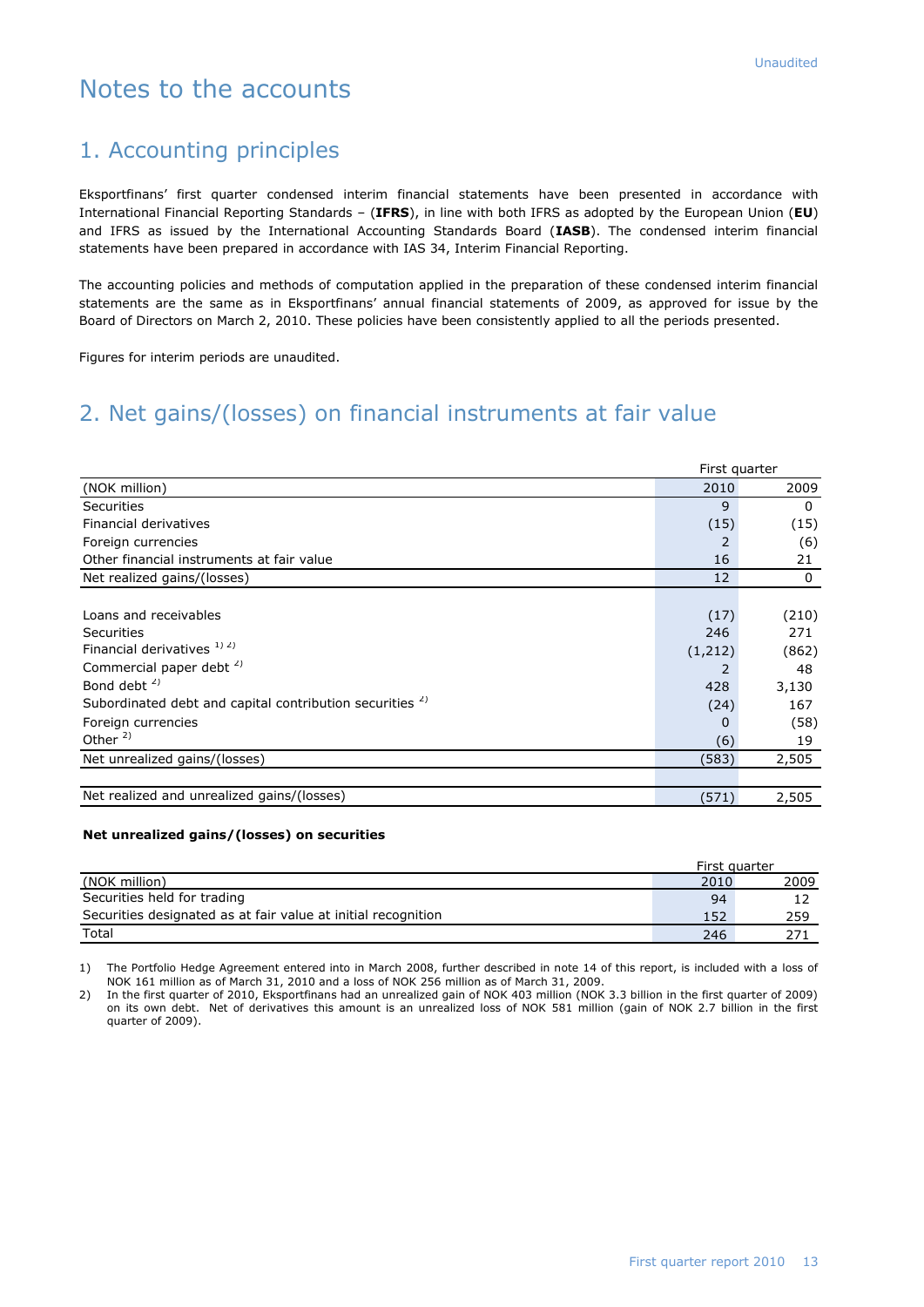## 3. Capital adequacy

Capital adequacy is calculated in accordance with the Basel II regulations in force from the Norwegian Banking, Insurance and Securities Commission. The Company has adopted the standardized approach to capital requirements. For the Company, this implies that the difference in risk-weighted value between the Basel I and II regulations is mainly due to operational risk. The capital adequacy minimum requirement is 8 percent of total risk-weighted value.

| (NOK million)             | 31.03.2010  |          | 31.12.2009 |          | 31.03.2009  |          |
|---------------------------|-------------|----------|------------|----------|-------------|----------|
|                           | Risk-       |          | Risk-      |          |             | Risk-    |
|                           | <b>Book</b> | weighted | Book       | weighted | <b>Book</b> | weighted |
|                           | value       | value    | value      | value    | value       | value    |
| Total assets              | 233,364     | 36,916   | 225,254    | 35,964   | 270,213     | 45,762   |
| Off-balance sheet items   |             | 492      |            | 465      |             | 586      |
| Operational risk          |             | 2,689    |            | 2,689    |             | 401      |
| Total currency risk       |             | 137      |            | 162      |             | 115      |
| Total risk-weighted value |             | 40,235   |            | 39,280   |             | 46,864   |

#### **The Company's eligible regulatory capital**

| (NOK million                           |            |       |            |         |            |         |
|----------------------------------------|------------|-------|------------|---------|------------|---------|
| and in percent of risk-weighted value) | 31.03.2010 |       | 31.12.2009 |         | 31.03.2009 |         |
| Core capital $1$                       | 3,836      | 9.5%  | 3,819      | 9.7 %   | 3,677      | 7.8 %   |
| Additional capital <sup>2)</sup>       | 1.458      | 3.6%  | 1,418      | $3.6\%$ | 1,527      | $3.3\%$ |
| Total regulatory capital               | 5,294      | 13.2% | 5,237      | 13.3 %  | 5,204      | 11.1 %  |

1) Includes share capital, other equity, elements of capital contribution securities and other deductions (inter alia dividend related to 2009) and additions in accordance with the Norwegian capital adequacy regulations.

2) Includes subordinated debt, the elements of capital contribution securities not included in core capital and other

deductions/additions in accordance with the Norwegian capital adequacy regulations.

#### 4. Loans and receivables due from credit institutions

| (NOK million)                                          | 31.03.10                 | 31.12.09 | 31.03.09 |
|--------------------------------------------------------|--------------------------|----------|----------|
| Bank deposits and other claims on banks                | 19,905                   | 8,204    | 10,111   |
| Loans to Kommunekreditt Norge AS,                      |                          |          |          |
| nominal amount (also included in note 6)               | $\overline{\phantom{0}}$ | 0        | 51,664   |
| Loan to KLP Kreditt AS (also included in note 6)       | 25,764                   | 30,058   |          |
| Loans to other credit institutions,                    |                          |          |          |
| nominal amount (also included in note 6)               | 26,042                   | 26,325   | 22,417   |
| Accrued interest and adjustment to fair value on loans | (518)                    | (461)    | (298)    |
| Total                                                  | 71,193                   | 64,126   | 83,894   |

The Company has acquired certain loan agreements from banks for which the selling bank provides a repayment guarantee, therefore retaining the credit risk of the loans. Under IFRS these loans classify as loans to credit institutions.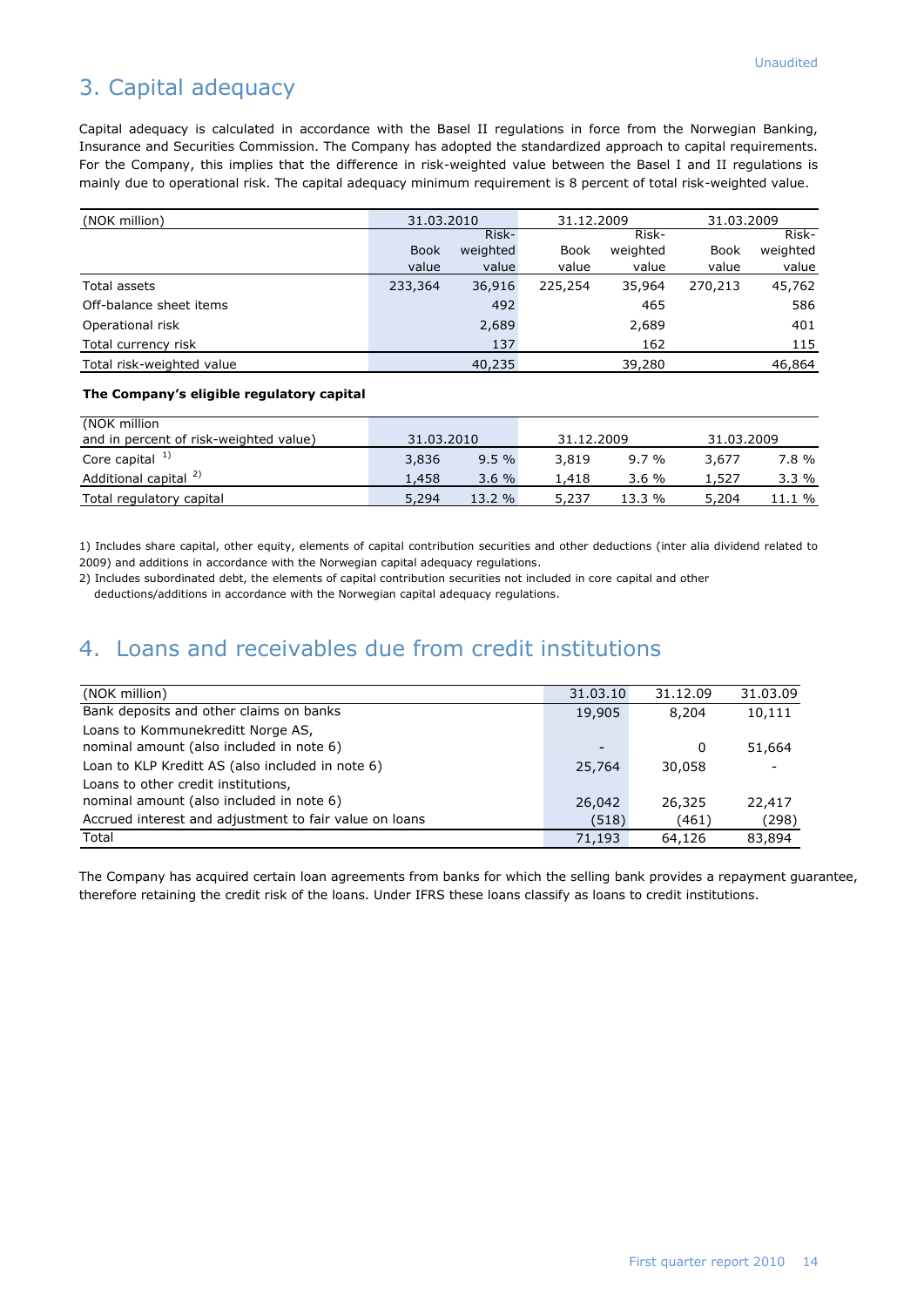## 5. Loans to customers

| (NOK million)                                          | 31.03.10 | 31.12.09 | 31.03.09 |
|--------------------------------------------------------|----------|----------|----------|
| Loans due from customers,                              |          |          |          |
| nominal amount (also included in note 6)               | 68,681   | 65,819   | 56,988   |
| Accrued interest and adjustment to fair value on loans | 873      | 858      | 798      |
| Total                                                  | 69,554   | 66,677   | 57,786   |

## 6. Total loans

Nominal amounts related to loans due from credit institutions and customers, respectively, from the two previous tables are included in the following analysis.

| (NOK million)                                        | 31.03.10 | 31.12.09 | 31.03.09 |
|------------------------------------------------------|----------|----------|----------|
| Loans to Kommunekreditt Norge AS                     |          |          | 51,664   |
| Loan to KLP Kreditt AS                               | 25,764   | 30,058   |          |
| Loans due from other credit institutions             | 26,042   | 26,325   | 22,417   |
| Loans due from credit institutions                   | 51,806   | 56,383   | 74,081   |
| Loans due from customers                             | 68,681   | 65,819   | 56,988   |
| Total nominal amount                                 | 120,487  | 122,202  | 131,069  |
|                                                      |          |          |          |
| Commercial loans                                     | 81,512   | 83,374   | 95,697   |
| Government-supported loans                           | 38,975   | 38,828   | 35,372   |
| Total nominal amount                                 | 120,487  | 122,202  | 131,069  |
|                                                      |          |          |          |
| Capital goods                                        | 28,139   | 28,347   | 23,011   |
| Ships                                                | 39,400   | 36,376   | 33,479   |
| Export-related and international activities *)       | 16,428   | 16,652   | 22,858   |
| Direct loans to Norwegian local government sector    | 5,766    | 5,778    |          |
| Loans to Kommunekreditt Norge AS                     |          |          | 51,664   |
| Loan to KLP Kreditt AS                               | 25,764   | 30,058   |          |
| Municipal-related loans to other credit institutions | 4,943    | 4,943    |          |
| Loans to employees                                   | 47       | 48       | 57       |
| Total nominal amount                                 | 120,487  | 122,202  | 131,069  |

\*) Export-related and international activities consist of loans to the following categories of borrowers:

| (NOK million)                    | 31.03.10 | 31.12.09 | 31.03.09 |
|----------------------------------|----------|----------|----------|
| Banking and finance              | 7,863    | 8,260    | 8,735    |
| Real estate management           | 5,249    | 5,237    | 5,412    |
| Consumer goods                   | 3,215    | 3,052    | 3,546    |
| Aviation and shipping            | 41       | 40       | 101      |
| Oil and gas                      | 25       | 25       | 543      |
| Aluminum, chemicals and minerals | 6        | 8        | 12       |
| Engineering and construction     |          |          | 27       |
| IT and telecommunication         | $\Omega$ | 0        | 4,449    |
| Other categories                 | 28       | 29       | 33       |
| Total nominal amount             | 16,428   | 16,652   | 22,858   |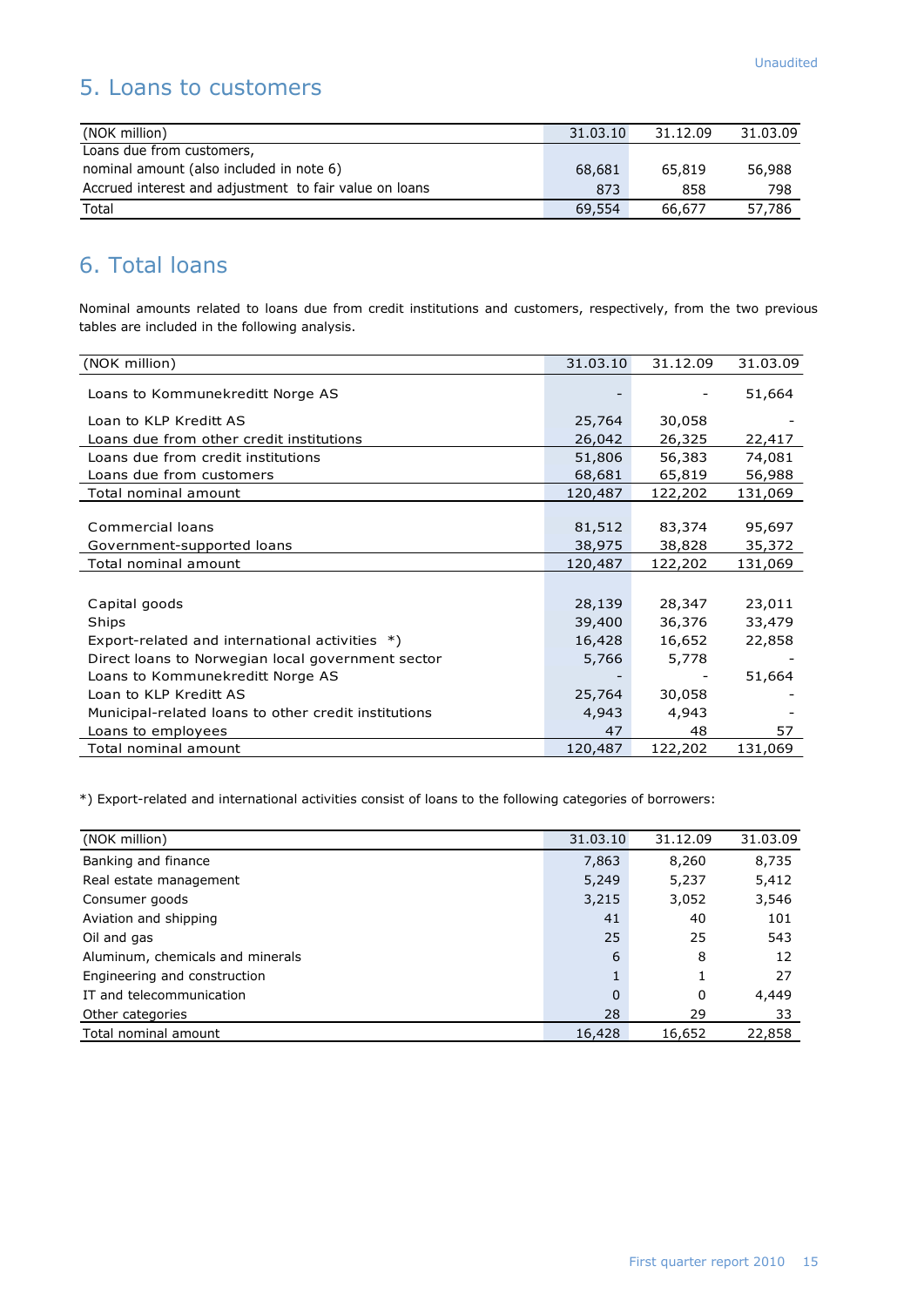## 7. Loans past due or impaired

| (NOK million)                                                                          | 31.03.10 | 31.12.09 | 31.03.09 |
|----------------------------------------------------------------------------------------|----------|----------|----------|
| Interest and principal installment 1-30 days past due                                  | 9        | 5        | 11       |
| Not matured principal                                                                  |          |          |          |
| on loans with payments 1-30 days past due                                              | 214      | 12       | 54       |
| Interest and principal installment 31-90 days past due<br>Not matured principal        |          | 7        | 4        |
| on loans with payments 31-90 days past due                                             | 13       | 47       | 65       |
| Interest and principal installment more than 90 days past due<br>Not matured principal | 423      | 417      | 454      |
| on loans with payments more than 90 days past due                                      | 62       | 58       | 244      |
| Total loans that are past due                                                          | 722      | 546      | 832      |
|                                                                                        |          |          |          |
| Relevant collateral or guarantees received <sup>*)</sup>                               | 309      | 137      | 337      |
| Estimated impairments on loans valued at amortized cost                                | 0        | 0        | 0        |

\*) A total of NOK 413 million relates to exposure towards Icelandic banks as of March 31, 2010, and are as of the balance sheet date not considered guaranteed in a satisfactory manner. These loans are measured at fair value at each balance sheet date. The change in fair value in the period is reflected in the line item 'Net gains/losses on financial instruments at fair value'.

Apart from the fair value adjustments already recognized in the income statement, related to the exposure towards the Icelandic banks discussed above, the Company considers all other receivables to be secured in a satisfactory manner.

#### 8. Securities

| (NOK million)                                          | 31.03.10 | 31.12.09 | 31.03.09 |
|--------------------------------------------------------|----------|----------|----------|
| Trading portfolio                                      | 46,572   | 46,131   | 51,636   |
| Other securities at fair value through profit and loss | 27,236   | 29,959   | 41,324   |
| Total                                                  | 73,808   | 76,090   | 92,960   |

#### 9. Fixed assets and investment property

| (NOK million)                 | 31.03.10 | 31.12.09 | 31.03.09 |
|-------------------------------|----------|----------|----------|
| Buildings and land at own use | 126      | 127      | 131      |
| Investment property           | 70       | 71       |          |
| Total building and land       | 196      | 198      | 204      |
| Other fixed assets            | $\Omega$ | 10       | 10       |
| Total                         | 205      | 208      | 214      |

#### 10. Other assets

| (NOK million)                 | 31.03.10 | 31.12.09 | 31.03.09 |
|-------------------------------|----------|----------|----------|
| Interim account 108-Agreement | 566      | 800      | 490      |
| Cash collateral provided      | 2,164    | 2,975    | 14,967   |
| Other                         | 14       |          |          |
| Total                         | 2.744    | 3,783    | 15,472   |

#### 11. Borrowings through the issue of securities

| (NOK million)                                         | 31.03.10 | 31.12.09 | 31.03.09 |
|-------------------------------------------------------|----------|----------|----------|
| Commercial paper debt                                 | 9,514    | 19,074   | 34,199   |
| Bond debt                                             | 206,727  | 191,153  | 209,881  |
| Accrued interest and adjustment to fair value on debt | (10.221) | (12.593) | (11,067) |
| Total                                                 | 206,020  | 197,634  | 233,013  |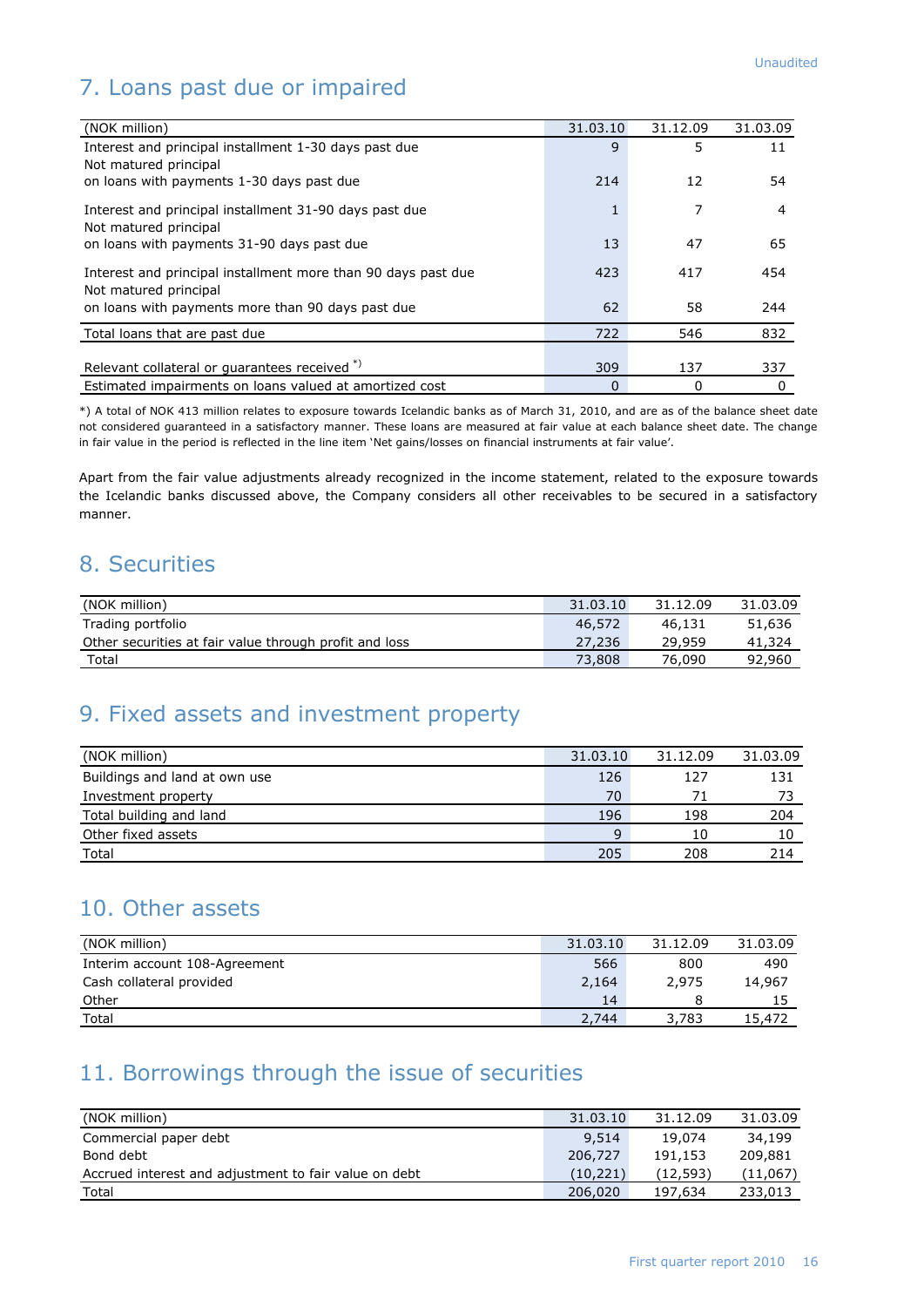## 12. Other liabilities

| (NOK million)                | 31.03.10 | 31.12.09 | 31.03.09 |
|------------------------------|----------|----------|----------|
| Grants to mixed credits      | 318      | 309      | 371      |
| Cash collateral received     | 5,300    | 4,786    | 1,733    |
| Other short-term liabilities | 22       | 29       |          |
| Total                        | 5,640    | 5,124    | 2,161    |

#### 13. Segment information

The Company is divided into three business areas, export lending, municipal lending and securities. After the sale of Kommunekreditt Norge AS, municipal lending consists of loans to KLP Kreditt AS, in addition to loans directly to municipalities and municipal-related loans to savings banks that were purchased from Kommunekreditt Norge AS in connection with the sale of the subsidiary. The Company also has a treasury department, responsible for the Company"s funding. Income and expenses related to treasury are divided between the three business areas. The segment information is in line with the management reporting.

|                                                        | Export lending |          |          | Municipal lending | <b>Securities</b> |          |
|--------------------------------------------------------|----------------|----------|----------|-------------------|-------------------|----------|
|                                                        | First quarter  |          |          | First quarter     | First quarter     |          |
| (NOK million)                                          | 2010           | 2009     | 2010     | $2009^{5}$        | 2010              | 2009     |
| Net interest income $1$                                | 165            | 154      | 56       | 12                | 130               | 188      |
| Commissions                                            |                |          |          |                   |                   |          |
| and income related to banking services <sup>2)</sup>   | $\mathbf{1}$   | $\Omega$ | $\Omega$ | $\Omega$          | $\Omega$          | $\Omega$ |
| Commissions                                            |                |          |          |                   |                   |          |
| and expenses related to banking services <sup>2)</sup> | $\Omega$       | 0        | $\Omega$ | 0                 | $\Omega$          | 0        |
| Net gains/(losses)                                     |                |          |          |                   |                   |          |
| on financial instruments at fair value 3)              | 0              | (1)      | $\Omega$ | 0                 | (6)               | (14)     |
| Income/expenses divided by volume <sup>4)</sup>        | 7              | 6        | 3        | 4                 |                   |          |
| Net other operating income                             | 8              | 5        | 3        | 4                 | 1                 | (7)      |
| <b>Total net income</b>                                | 173            | 159      | 59       | 16                | 131               | 181      |
| <b>Total operating expenses</b>                        | 28             | 27       | 7        | 10                | 15                | 16       |
|                                                        |                |          |          |                   |                   |          |
| Pre-tax operating profit/(loss)                        | 145            | 132      | 52       | 6                 | 116               | 165      |
| Taxes                                                  | 40             | 37       | 15       | 2                 | 32                | 46       |
| Non-IFRS profit for the period from continuing         |                |          |          |                   |                   |          |

**operations excluding unrealized gains/(losses) on financial instruments at fair value** 105 105 95 37 4 84 119

1) Net interest income includes interest income directly attributable to the segments based on Eksportfinans" internal pricing model. The treasury department obtains interest on Eksportfinans' equity and in addition the positive or negative result (margin) based on the difference between the internal interest income from the segments and the actual external funding cost. Net interest income in the treasury department is allocated to the reportable segments based on volume for the margin, and risk weighted volume for the interest on equity.

2) Income/(expenses) directly attributable to each segment.

3) For Export lending the figures are related to unrealized gains/(losses) on the Icelandic bank exposure. In this context, the fair value adjustments on the Icelandic bank exposure have been treated as realized, as they are not expected to be reversed towards maturity, as other unrealized gains and losses. For Securities the figures are related to realized gains/(losses) on financial instruments.

4) Income/expenses, other than interest, in the treasury department have been allocated to the business areas by volume. These are items included in net other operating income in the income statement. For 2009 and 2010, this mainly consists of realized gains on repurchase of Eksportfinans" own debt.

5) The comparative figures related to municipal lending for 2009 do not include discontinued operations. As the segment information notes presented in the interim report for the first quarter of 2009 were prepared based on the consolidated financial statements of the former Eksportfinans Group, including discontinued operations, the comparable figures for the first quarter of 2009 have been restated and do not include discontinued operations.